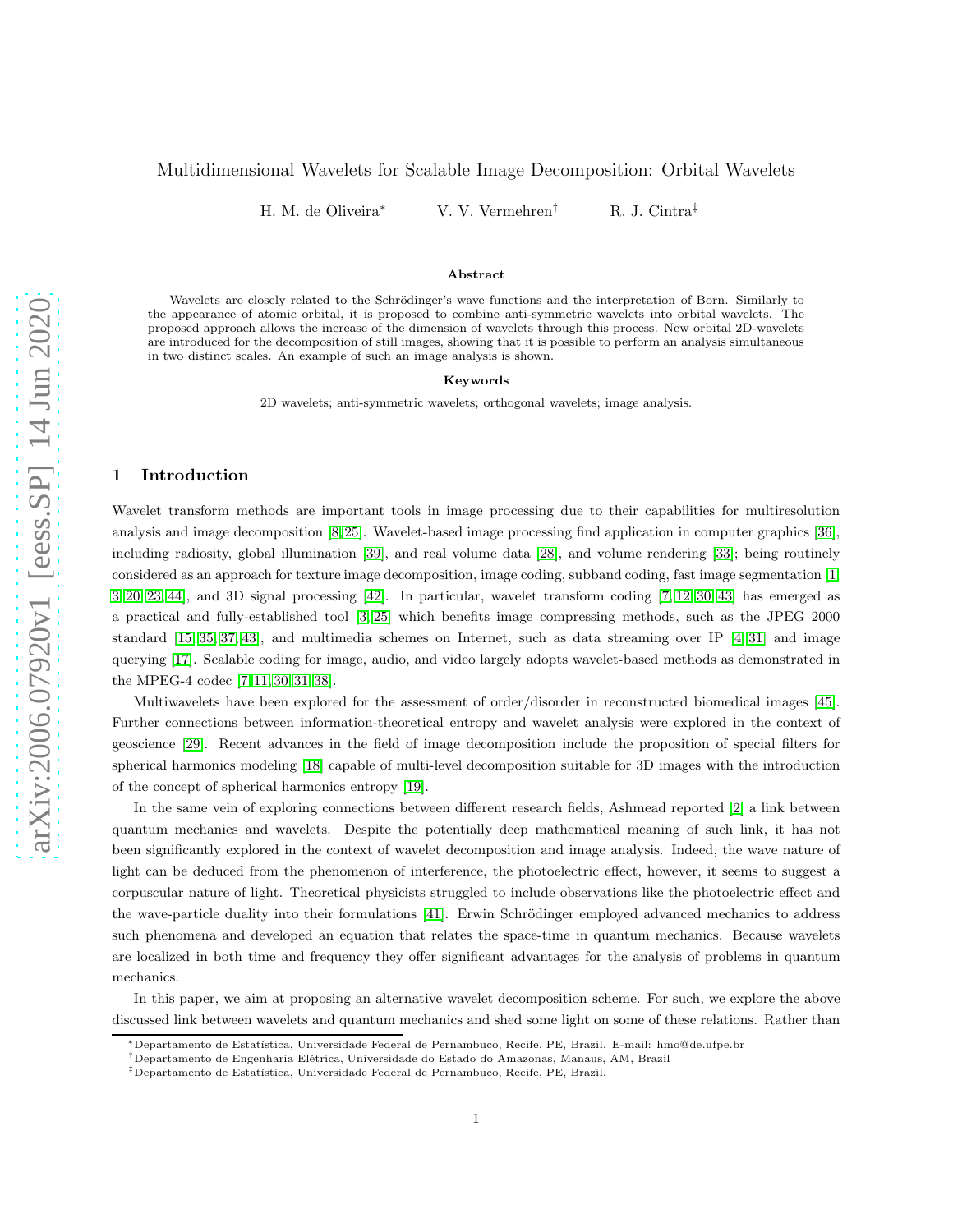<span id="page-1-3"></span>seeking at wavelet features on particles or waves, we adapted some concepts of quantum mechanics to a novel wavelet decomposition for still images.

The paper is organized as follows. Section [2](#page-1-0) details the main ideas behind the proposed wavelet system which is based on an interpretation from particle physics and quantum states [\[5,](#page-7-14) [14\]](#page-7-15). We describe the construction of the proposed orbital wavelets for the image decomposition. It is shown that the introduced derivation is naturally suitable for generating two-dimensional wavelets. In Section [3](#page-5-0) we submit standard imagery to the proposed wavelet decomposition scheme and compare the results with standard wavelet decomposition.. Section [4](#page-7-16) concludes the paper.

### <span id="page-1-0"></span>2 Orbital Wavelet Decomposition

#### 2.1 Particle Systems

The wave functions describing electronic orbitals can be combined generating atomic orbitals. Let us consider a two-particle non-interaction systems with particles located at position vectors  $\mathbf{r}_1$  and  $\mathbf{r}_2$ , respectively, where each particle is equipped with wave functions  $\psi_{\alpha}(\mathbf{r}_1)$  and  $\psi_{\beta}(\mathbf{r}_2)$  at states  $\alpha$  and  $\beta$ , respectively. The wave function that characterizes the orbital interaction of the two particles is furnished by a combination  $\psi_\alpha(\mathbf{r}_1)$  and  $\psi_\beta(\mathbf{r}_2)$  in two different configurations: symmetric  $(S)$  and anti-symmetric  $(A)$  combinations [\[13\]](#page-7-17). Such combinations are given by:

<span id="page-1-2"></span><span id="page-1-1"></span>
$$
\psi_S(\mathbf{r}_1, \mathbf{r}_2) = \frac{1}{\sqrt{2}} \Big[ \psi_\alpha(\mathbf{r}_1) \cdot \psi_\beta(\mathbf{r}_2) + \psi_\alpha(\mathbf{r}_2) \cdot \psi_\beta(\mathbf{r}_1) \Big],\tag{1}
$$

$$
\psi_A(\mathbf{r}_1, \mathbf{r}_2) = \frac{1}{\sqrt{2}} \Big[ \psi_\alpha(\mathbf{r}_1) \psi_\beta(\mathbf{r}_2) - \psi_\alpha(\mathbf{r}_2) \psi_\beta(\mathbf{r}_1) \Big],\tag{2}
$$

respectively. The anti-symmetric case can be conveniently written in matrix format as  $\psi_A(\mathbf{r}_1, \mathbf{r}_2)$  =  $\frac{1}{\sqrt{2}} \det \begin{bmatrix} \psi_{\alpha}(\mathbf{r}_1) & \psi_{\alpha}(\mathbf{r}_2) \\ \psi_{\beta}(\mathbf{r}_1) & \psi_{\beta}(\mathbf{r}_2) \end{bmatrix}.$ 

A comparable concept in the scope of wavelets, also characterized by wave functions, would be the combination of different spatial wavelets [\[10\]](#page-7-18).

#### 2.2 Orbital Wavelets

#### 2.2.1 Symmetric Case: Standard Wavelets

Usual wavelet image analysis combines one-dimensional (1D) wavelets to generate a two-dimensional (2D) wavelet [\[1,](#page-7-1) [44\]](#page-8-5). This can be done by considering a scaling function  $\varphi$  and a wavelet function  $\psi$ , a version for each dimension, abscissa and ordinate [\[8\]](#page-7-0). Thus, we have a 2D scale function  $\varphi_{LL}(x, y) = \varphi(x) \cdot \varphi(y)$  and three 2D wavelet functions:

$$
\psi_{\text{LH}}(x, y) = \varphi(x) \cdot \psi(y), \n\psi_{\text{HL}}(x, y) = \psi(x) \cdot \varphi(y), \n\psi_{\text{HH}}(x, y) = \psi(x) \cdot \psi(y).
$$
\n(3)

The wavelets  $\psi_{\text{LH}}(x, y)$  and  $\psi_{\text{HL}}(x, y)$  naturally exhibit reflection symmetry with respect to the plane  $x = y$ , i.e.  $\psi_{\text{LH}}(x, y) = \psi_{\text{LH}}(y, x)$  and  $\psi_{\text{HL}}(x, y) = \psi_{\text{HL}}(y, x)$ . Such reflection symmetry is analogous to the symmetric wave function described in [\(1\)](#page-1-1).

#### 2.2.2 Anti-symmetric Case: Orbital Wavelets

Following this analogy, considering a single orthogonal wavelet system, we are compelled to pursue the definition of wavelets that could be regarded as the counterparts of the anti-symmetric wave function described in [\(2\)](#page-1-2). Thus the combination of  $\varphi(\cdot)$  and  $\psi(\cdot)$  should be arranged to provide anti-symmetry, i.e. the  $\hat{\psi}_{\text{LH}}(x, y)$  and  $\hat{\psi}_{\text{HL}}(x, y)$  wavelets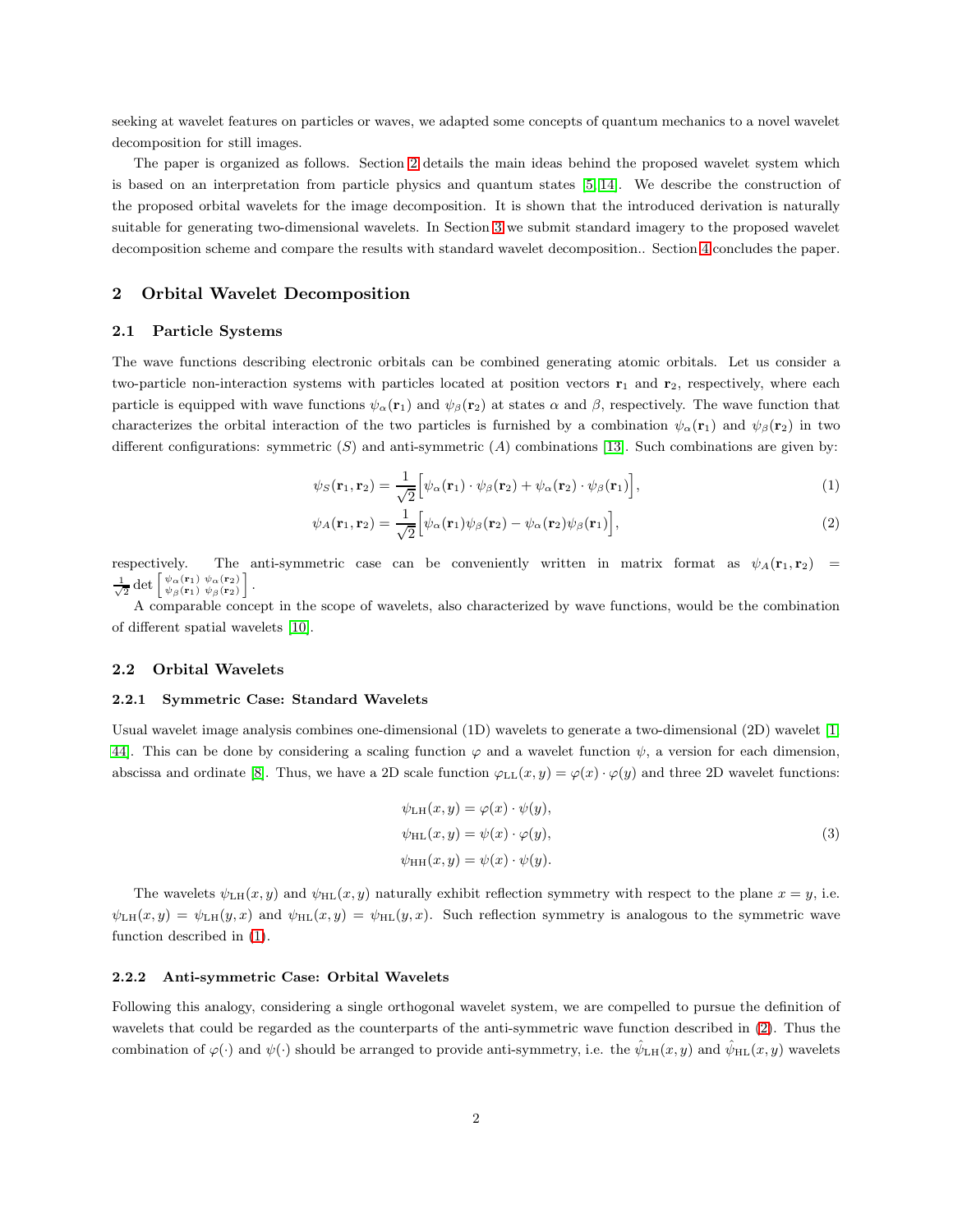<span id="page-2-4"></span>

<span id="page-2-0"></span>Figure 1: 2D-Meyer decomposing functions of the secondary diagonal: (a)  $\psi_{\text{LH}}(x, y)$ ; (b)  $\hat{\psi}_{\text{LH}}(x, y)$ .

should be such that:

$$
\hat{\psi}_{\text{LH}}(x,y) = -\hat{\psi}_{\text{LH}}(x,y) \tag{4}
$$

<span id="page-2-3"></span><span id="page-2-1"></span>
$$
\hat{\psi}_{\rm HL}(x,y) = -\hat{\psi}_{\rm HL}(x,y) \tag{5}
$$

A solution to the above requirement is to define an orbital-inspired combination (cf. [\(2\)](#page-1-2)) of  $\varphi$  and  $\psi$  according to the following:

$$
\hat{\psi}_{\text{LH}}(x,y) \triangleq \frac{1}{\sqrt{2}} \Big[ \varphi(x) \cdot \psi(y) - \psi(x) \cdot \varphi(y) \Big]. \tag{6}
$$

In order to illustrate the effect of this definition we consider the case of the Meyer orthogonal wavelet [\[26\]](#page-8-16). Figure [1](#page-2-0) shows the surface plots for the standard of the discussed functions.

Analogously, we define the wavelets related to the LL and HH decompositions according to the following expressions:

$$
\hat{\varphi}_{\text{LL}}(x,y) \triangleq \frac{1}{\sqrt{2}} \Big[ \varphi^*(x) \cdot \varphi(y) + \varphi^*(y) \cdot \varphi(x) \Big],\tag{7}
$$

<span id="page-2-2"></span>
$$
\hat{\psi}_{HH}(x,y) \triangleq \frac{1}{\sqrt{2}} \Big[ \psi^*(x) \cdot \psi(y) - \psi^*(y) \cdot \psi(x) \Big]. \tag{8}
$$

The above definitions allows the analysis of images using continuous complex wavelets [\[21\]](#page-7-19). For real-valued wavelets, the above expressions collapse to the usual forms  $\varphi(x) \cdot \varphi(y)$  or  $\psi(x) \cdot \psi(y)$  present in standard wavelet analysis. Thus in the real case, although the proposed wavelet  $\hat{\varphi}_{LL}(x, y)$  in [\(7\)](#page-2-1) is well-defined, the wavelet  $\hat{\psi}_{HH}(x, y)$  would collapse to zero.

An approach to address such degeneracy is to consider daughter wavelets at different scales. Therefore let us con-sider the 1D orthogonal [\[22,](#page-7-20) [24\]](#page-8-17) wavelet mother  $\psi(x)$  equipped equipped with her daughter wavelets  $\{\psi_{a,b}(x)\}_{a\neq0,b\in\mathbb{R}}$ .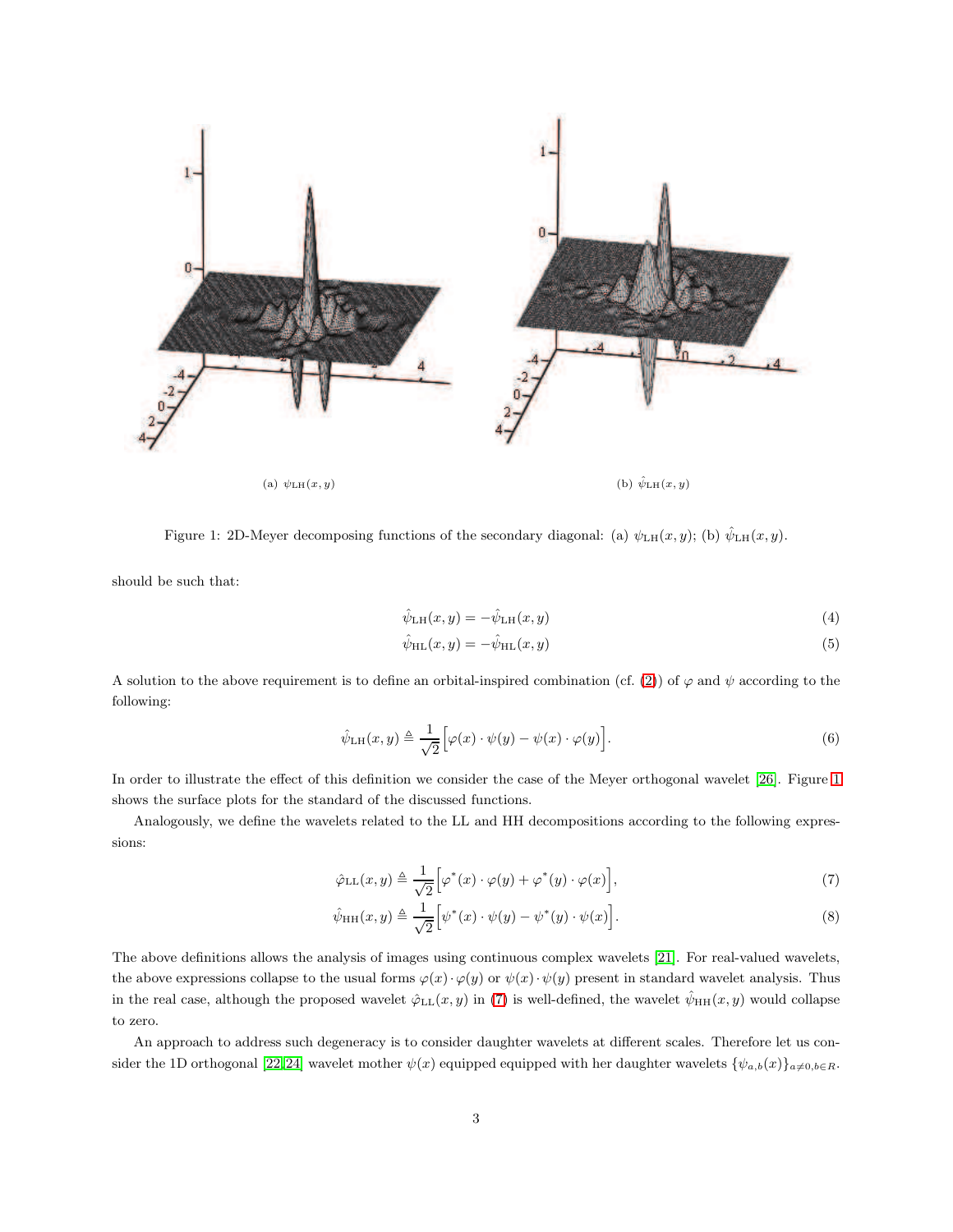<span id="page-3-1"></span><span id="page-3-0"></span>The formalism shown in [\(8\)](#page-2-2) can be extended by considering the inclusion of two wavelets  $\psi_{a_1,b}(\cdot)$  and  $\psi_{a_2,b}(\cdot)$  resulting in the following definition.

**Definition 1** The function 2D-orbital at the scales  $\{a_1, a_2\}$  is defined by:

$$
\hat{\psi}_{HH}(x,y) \triangleq \frac{1}{\sqrt{2}} \det \begin{bmatrix} \psi_{a_1,b}^*(x) & \psi_{a_1,b}^*(y) \\ \psi_{a_2,b}(x) & \psi_{a_2,b}(y) \end{bmatrix},
$$
\n(9)

which can be rewritten as:

$$
\hat{\psi}_{HH}(x,y) = \frac{1}{\sqrt{2|a_1||a_2|}} \psi^* \left(\frac{x-b}{a_1}\right) \cdot \psi \left(\frac{y-b}{a_2}\right) \tag{10}
$$

$$
-\frac{1}{\sqrt{2|a_1||a_2|}}\psi\left(\frac{x-b}{a_2}\right)\cdot\psi^*\left(\frac{y-b}{a_1}\right). \tag{11}
$$

The condition  $a_1 \neq a_2$  eliminates the degeneration  $\hat{\psi}_{HH}(x, y) = 0$ . This is to some extent in connection to the Pauli Exclusion Principle [\[13\]](#page-7-17), which states that with a single-valued many-particle wave function is equivalent to requiring the wave function to be antisymmetric. An antisymmetric two-particle state is represented as a sum of states in which one particle is in state  $\alpha$  and the other in state  $\beta$ . Besides, the relationship  $\psi_{HH}(y, x) = -\psi_{HH}(x, y)$ ensures the desired asymmetry. Here, we use the same wavelet-mother, but at different scales. The 2D decomposition stated in Definition [1](#page-3-0) results in a strict 2D wavelet.

# 2.3 Mathematical Properties

Proposition 1 The previously defined 2D-orbital function has oscillatory behavior satisfying the following properties:

(i)  $\int_{-\infty}^{\infty} \hat{\psi}_{HH}(x, y) dx = 0$ , (*ii*)  $\int_{-\infty}^{\infty} \hat{\psi}_{HH}(x, y) dy = 0$ , (iii)  $\int_{-\infty}^{\infty} \int_{-\infty}^{\infty} \hat{\psi}_{HH}(x, y) dx dy = 0.$ 

Proof: It follows that

$$
\int_{-\infty}^{\infty} \hat{\psi}_{HH}(x, y) dx = \frac{1}{\sqrt{2}} \psi_{a_2, b}(y) \cdot \overline{\psi_{a_1, b}^*(x)} - \frac{1}{\sqrt{2}} \overline{\psi_{a_2, b}(x)} \cdot \psi_{a_1, b}^*(y), \tag{12}
$$

where

$$
\overline{\psi_{a,b}(x)} \triangleq \int_{-\infty}^{\infty} \psi_{a,b}(x) dx.
$$
\n(13)

Therefore, the property (i) derives from the fact that  $\psi_{a,b}(x)$ ,  $a = \{a_1, a_2\}$  be individual wavelets. The demonstration for property (ii) is similar, considering that

$$
\int_{-\infty}^{\infty} \hat{\psi}_{HH}(x, y) dy = \frac{1}{\sqrt{2}} \overline{\psi_{a_2, b}(y)} \cdot \psi_{a_1, b}^*(x) - \frac{1}{\sqrt{2}} \psi_{a_2, b}(x) \cdot \overline{\psi_{a_1, b}^*(y)}.
$$
(14)

The condition  $\int_{-\infty}^{\infty}\int_{-\infty}^{\infty}\hat{\psi}_{HH}(x, y) dx dy = 0$  follows from Fubini's theorem [\[34\]](#page-8-18), regardless of the order of integration.  $\Box$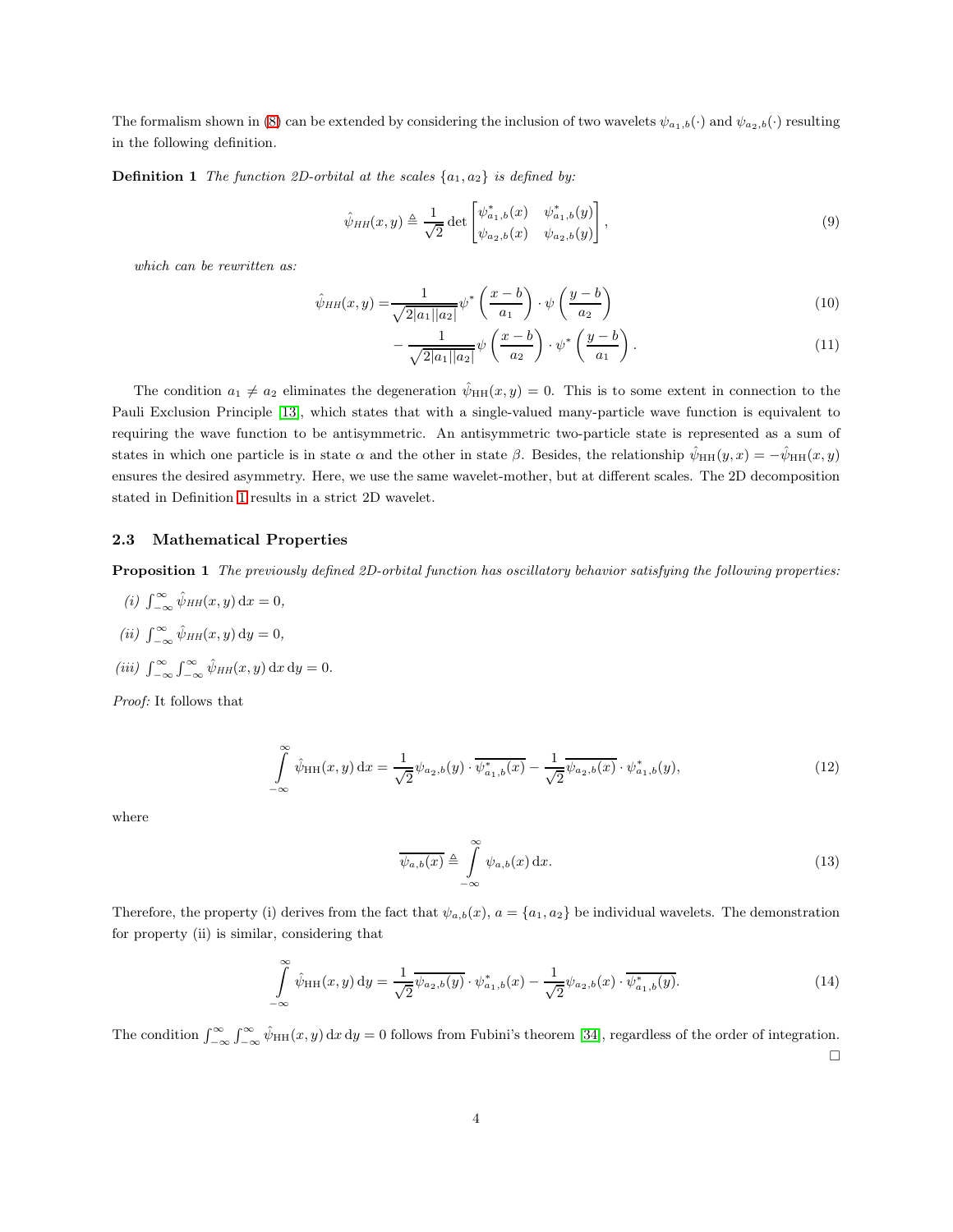<span id="page-4-0"></span>Hereafter we assume an orthogonal wavelet system with unitary energy. In other words, the following conditions hold true:

(i) the inner product  $\langle \psi_{a_1,b}, \psi_{a_2,b} \rangle = 0$ , i.e., the following integrals cancel out  $\forall a_1 \neq a_2$ :

$$
\int_{-\infty}^{\infty} \psi_{a_1,b}(x) \cdot \psi_{a_2,b}^*(x) dx = \int_{-\infty}^{\infty} \psi_{a_1,b}^*(x) \cdot \psi_{a_2,b}(x) dx = 0,
$$
\n(15)

and

(ii) 
$$
\int_{-\infty}^{\infty} |\psi_{a_1,b}(x)|^2 dx = 1.
$$

It is also noteworthy that

$$
\langle \psi_{a_1,b}, \psi_{a_2,b} \rangle^* = \langle \psi_{a_2,b}, \psi_{a_1,b} \rangle. \tag{16}
$$

## Proposition 2 The 2D-orbital functions have normalized energy.

*Proof:* Expanding the expression  $|\hat{\psi}_{HH}(x,y)|^2 = \hat{\psi}_{HH}(x,y) \cdot \hat{\psi}_{HH}^*(x,y)$  yields cross-product terms in the following form

$$
cross(x, y) \triangleq -\psi_{a_1, b}(x) \cdot \psi_{a_2, b}^*(y) \cdot \psi_{a_1, b}(y) \cdot \psi_{a_2, b}^*(y)
$$
\n(17)

and its complex conjugate cross<sup>\*</sup> $(x, y)$ . Performing the integration with respect to x and y yields:

$$
\int_{-\infty}^{\infty} \cos(x, y) dx = -2 \cdot \psi_{a_2, b}^*(y) \psi_{a_1, b}(y) \cdot \int_{-\infty}^{\infty} \psi_{a_1, b}^*(x) \psi_{a_2, b}(x) dx,
$$
\n(18)

and

$$
\int_{-\infty}^{\infty} \cos(x, y) dy = -2 \cdot \psi_{a_2, b}^*(x) \psi_{a_1, b}(x) \cdot \int_{-\infty}^{\infty} \psi_{a_1, b}^*(y) \psi_{a_2, b}(y) dx.
$$
 (19)

Invoking the orthogonality condition we obtain that all cross terms are void. The remaining possibly nonnull terms are:

$$
|\hat{\psi}_{HH}(x,y)|^2 = \frac{1}{2} |\psi_{a_1,b}(x)|^2 \cdot |\psi_{a_2,b}(y)|^2 \cdot |\psi_{a_1,b}(y)|^2 \cdot |\psi_{a_2,b}(x)|^2 \tag{20}
$$

and therefore, because of the normalized energy condition, we have:

$$
\int_{-\infty}^{\infty} \int_{-\infty}^{\infty} |\hat{\psi}_{HH}(x,y)|^2 dx dy = 1.
$$
\n(21)

 $\Box$ 

It is possible (more easily) to combine orthogonal 1D-wavelets and use them to build a new 2D-wavelet.

#### Proposition 3 The 2D-orbital function is a 2D wavelet.

Proof: Let  $\Psi(\omega)$  and  $\Psi_{a,b}(\omega)$  be the Fourier transforms of the wavelet  $\psi(t)$  and the daughter wavelets  $\psi_{a,b}(t)$ , respectively. If the admissibility condition holds  $[6, 8]$  $[6, 8]$ ,

$$
\int_{-\infty}^{\infty} \frac{|\Psi(\omega)|^2}{|\omega|} d\omega < \infty
$$
\n(22)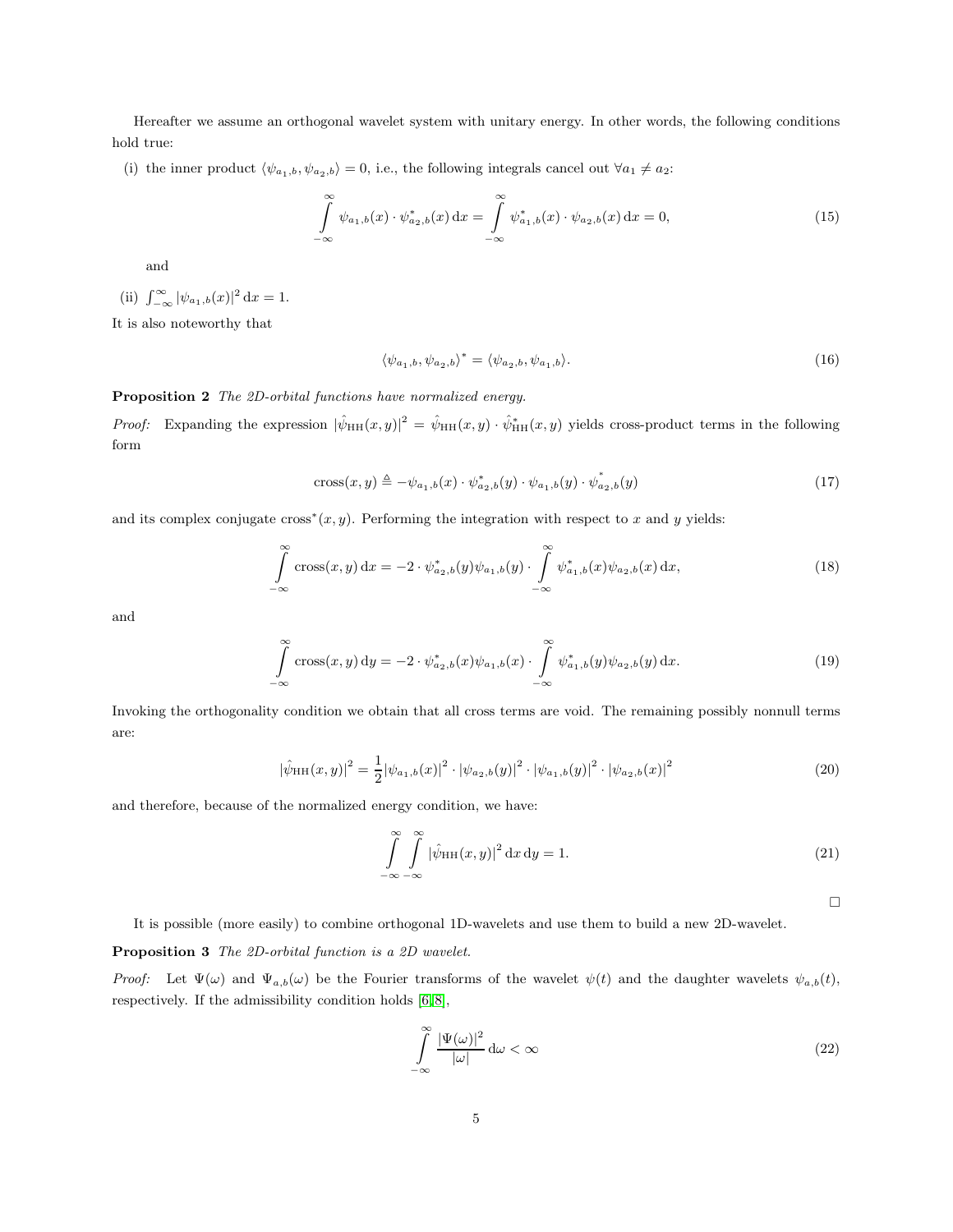<span id="page-5-2"></span>

| $L_1L_1$        | $L_1H_1$ | $L_2L_2 L_2H_2 $<br>$H_2L_2 H_2H_2$ | $L_1H_1$ |
|-----------------|----------|-------------------------------------|----------|
| $H_1L_1$        | $H_1H_1$ | $H_1L_1$                            | $H_1H_1$ |
| (a) First level |          | (b) Second level                    |          |

<span id="page-5-1"></span>Figure 2: Image decomposition scheme according to the standard 2D wavelet decomposition.

then  $\int_{-\infty}^{\infty}$  $|\Psi_{a,b}(\omega)|^2$  $\int_{\alpha}^{\beta(\omega)|^2} d\omega < \infty$ , since  $\Psi_{a,b}(\omega) = \sqrt{|a|} \Psi(a\omega) e^{-j\omega b}$  [\[25\]](#page-8-0). Let us now evaluate the condition for the 2D case. If the Fourier transform pair  $\hat{\psi}_{HH}(x, y) \leftrightarrow \hat{\Psi}_{HH}(u, v)$  does exist, then the 2D spectrum of  $\hat{\psi}_{HH}$  can be computed in terms of the Fourier spectrum of  $\psi$ :

$$
\hat{\Psi}_{HH}(u,v) = \frac{\sqrt{|a_1 a_2|}}{\sqrt{2}} \Big[ \Psi(a_1 u) \Psi^*(a_2 v) - \Psi(a_2 u) \Psi^*(a_1 v) \Big]. \tag{23}
$$

From the generalized Parseval-Plancherel energy theorem [\[8,](#page-7-0) [34\]](#page-8-18), the cross-terms vanish due to the orthogonality. Thus, we have

$$
|\hat{\Psi}_{HH}(u,v)|^2 = \frac{|a_1 a_2|}{2} |\Psi(a_1 u)|^2 \cdot |\Psi(a_2 v)|^2 + \frac{|a_1 a_2|}{2} |\Psi(a_2 u)|^2 \cdot |\Psi(a_1 v)|^2.
$$
 (24)

Then, from the marginal admission conditions of the 1D daughter wavelets, we have that

$$
\int_{-\infty}^{\infty} \int_{-\infty}^{\infty} \frac{|\hat{\Psi}_{HH}(u,v)|^2}{|u| \cdot |v|} du dv < \infty.
$$
 (25)

 $\Box$ 

# <span id="page-5-0"></span>3 Orbital Wavelet-based Image Decomposition

The standard 2D wavelet decomposition effects coefficient matrices representing vertical, horizontal, and diagonal structures denoted by sub-images  $\{L_1L_1, L_1H_1, H_1L_1, H_1H_1\}$  and  $\{L_2L_2, L_2H_2, H_2L_2, H_2H_2\}$  for the first and sec-ond level decompositions [\[40\]](#page-8-19). Figure [2](#page-5-1) illustrate the structures. Noticed that the terms  $L_1L_1$ ,  $L_2L_2$ ,  $H_1H_1$ , and  $H_2H_2$  on the main diagonal correspond to a part of the standard wavelet decomposition of the image into two levels. The proposed wavelet analysis results in a similar structure with sub-images  $\{\widehat{L_1L_1}, \widehat{L_1H_1}, \widehat{H_1L_1}, \widehat{H_1H_1}\}$ and  $\{\widehat{L_2L_2}, \widehat{L_2H_2}, \widehat{H_2L_2}, \widehat{H_2H_2}\}$  in a two-level decomposition. Despite the similarity, the sub-images are computed according to the orbital wavelets. The resulting scheme is depicted in Figure [3.](#page-6-0)

Considered the symlet wavelet of order 4 (symlet4) [\[9\]](#page-7-22), we applied the proposed decomposition to the standard image woman [\[27\]](#page-8-20); the resulting sub-images are shown in Figure [4.](#page-6-1) For a qualitative comparison, we included the sub-images obtained from the usual wavelet decomposition. The computation was performed in the Matlab environe-ment [\[27\]](#page-8-20). It is worth nothing that the subtraction of the images resulting from  $\psi_{\text{LH}}(x, y)$  and  $\psi_{\text{HL}}(x, y)$  results in the image obtained by the wave function in [\(6\)](#page-2-3).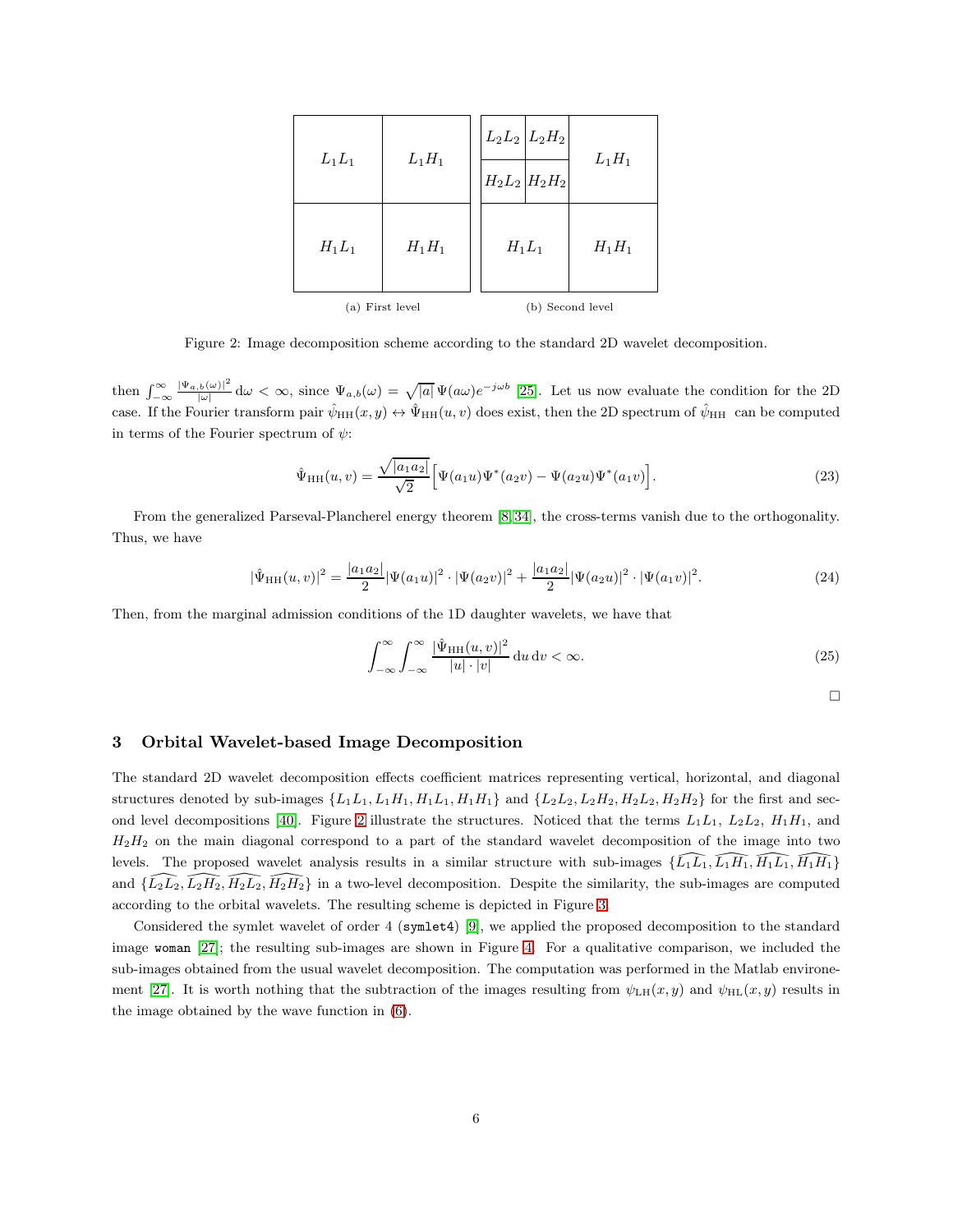| $\widehat{L_1L_1}$ | $\overline{L}_1H_1$ | $\widehat{L_2L_2}\big \widehat{L_2H_2}\big $<br>$H_2L_2 H_2H_2 $ | $L_1H_1$ |
|--------------------|---------------------|------------------------------------------------------------------|----------|
| $\widehat{H_1L_1}$ | $H_1H_1$            | $\widehat{H_1L_1}$                                               | $H_1H_1$ |
| (a) First level    |                     | (b) Second level                                                 |          |

<span id="page-6-0"></span>Figure 3: Image decomposition scheme according to the 2D orbital wavelet decomposition. A two-level wavelet-orbital decomposition.



<span id="page-6-1"></span>

Figure 4: First-level decomposition woman image using symlet4 wavelet as defined in Matlab according to (a) the standard wavelet decomposition and (b) the proposed decomposition.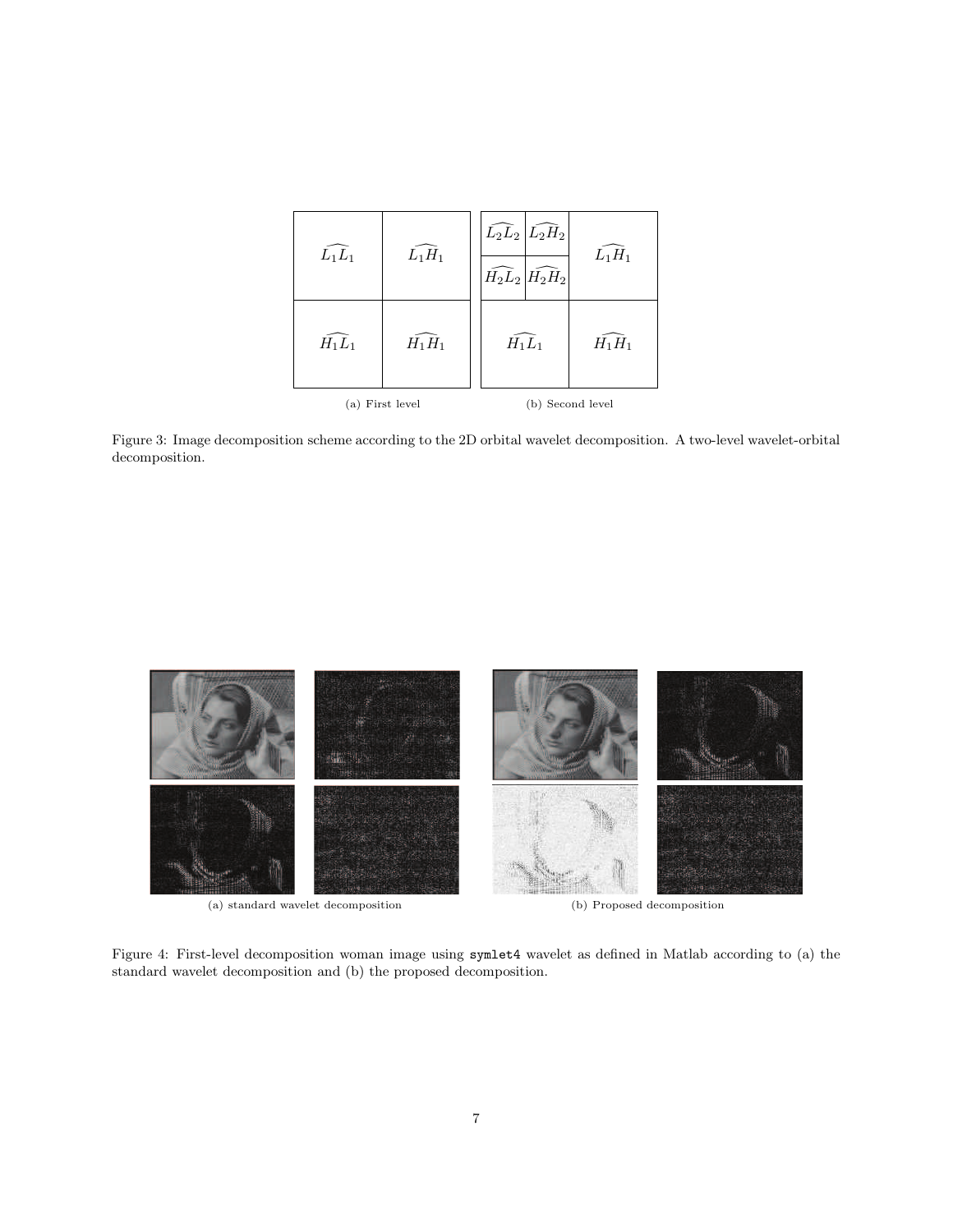# <span id="page-7-24"></span><span id="page-7-16"></span>4 Concluding Remarks and Future Work

This paper offers an alternative approach for image decomposition engendered by asymmetric orthogonal wavelets whose definition is inspired by the wave function theory from particle physics. Despite the focus being essentially on still image analysis, the proposed approach allows a fully scalable multimedia decomposition. It remains to be investigated the potential of this methodology for image compressing [\[12\]](#page-7-6), in 3D processing and scalable coding for multimedia schemes [\[30\]](#page-8-7). Applications in other scenarios such as wavelet-based watermarking [\[16\]](#page-7-23) or steganography [\[32\]](#page-8-21) also deserve an investigation. To the best of our knowledge, this is the first work to link the exchanging formalism from particle wave functions to wavelets analysis.

# Acknowledgments

The second and third authors acknowledge the partial support from the Brazilian agencies CAPES and CNPq, respectively.

### References

- <span id="page-7-1"></span>[1] M. Antonini, M. Barlaud, P. Mathieu, and I. Daubechies, Image coding using wavelet transform, IEEE Transactions on Image Processing 1 (1992), 205–220. ↑[1,](#page-0-0) [2](#page-1-3)
- <span id="page-7-13"></span>[2] J. Ashmead, Morlet wavelets in quantum mechanics, Quanta 1 (2012), 58–70. ↑[1](#page-0-0)
- <span id="page-7-2"></span>[3] J. F. Aujol, G. Gilboa, T. Chan, and S. Ocher, Structure-texture image decomposition: modeling, algorithms, and parameter selection, International Journal of Computer Vision  $67$  (2006), [1](#page-0-0)11–136.  $\uparrow$ 1
- <span id="page-7-8"></span>[4] A. Baganne, I. Bennour, M. Elmarzougui, R. Gaiech, and E. Martin, A multi-level design flow for incorporating IP cores: Case study of 1D wavelet IP integration, IEEE Design, Automation and Test in Europe Conference and Exhibition 1 (2003), 250–255. ↑[1](#page-0-0)
- <span id="page-7-14"></span>[5] A. Beiser, Concepts of modern physics, McGraw-Hill, 1994. ↑[2](#page-1-3)
- <span id="page-7-21"></span>[6] A. Boggess and F. J. Narcowich, A first course in wavelets with fourier analysis, Wiley, 2009. ↑[5](#page-4-0)
- <span id="page-7-5"></span>[7] V. Bottreau, M. Bnetire, and B. Felts, A fully scalable 3D subband video codec, IEEE International Conference on Image Processing 2 (2001), 1017–1020. ↑[1](#page-0-0)
- <span id="page-7-0"></span>[8] C. S. Burrus, R. A. Gopinath, and H. Guo, Introduction to wavelets and the wavelet transform - A primer, Prentice-Hall, 1998. ↑[1,](#page-0-0) [2,](#page-1-3) [5,](#page-4-0) [6](#page-5-2)
- <span id="page-7-22"></span>[9] I. Daubechies, Ten lectures on wavelets, Society for Industrial and Applied Mathematics, 1992. ↑[6](#page-5-2)
- <span id="page-7-18"></span>[10] H. M. de Oliveira, An´alise de sinais para engenheiros: Uma abordagem via wavelets, Editora Brasport, 2007. ↑[2](#page-1-3)
- <span id="page-7-10"></span>[11] M. Van der Schaar and D. S. Turaga, Multiple description scalable coding using wavelet-based motion compensated temporal filtering, Proceedings of IEEE International Conference on Image Processing 3 (2003), 489–492. ↑[1](#page-0-0)
- <span id="page-7-6"></span>[12] R. DeVore, B. Jawwerth, and B. Lucier, Image compression through wavelet transform coding, IEEE Trans. on Information Theory 38 (1995), 719–746. ↑[1,](#page-0-0) [8](#page-7-24)
- <span id="page-7-17"></span>[13] I. Duck and E. C. G. Sudarshan, Pauli and the spin-statistics theorem, World Scientific, 1998. ↑[2,](#page-1-3) [4](#page-3-1)
- <span id="page-7-15"></span>[14] R. M. Eisberg, Fundamentals of modern physics, J. Wiley & Sons, 2007. ↑[2](#page-1-3)
- <span id="page-7-7"></span>[15] M. L. Hilton, B. D. Jawerth, and A. Sengupta, Compressing still and moving images with wavelets, Multimedia Systems 2 (1994), 218–227. ↑[1](#page-0-0)
- <span id="page-7-23"></span>[16] J. Hu, J. Huang, D. Huang, and Y. Q Shi, Image fragile watermarking based on fusion of multi-resolution tamper detection, Electronics Letters 38 (2002), 1512–1513. ↑[8](#page-7-24)
- <span id="page-7-9"></span>[17] C. E. Jacobs, A. Finkelstein, and D. H. Salesin, Fast multiresolution image querying, Proceeding of the Special Interest Group on Graphics and Interactive Techniques 1 (1995), 277–286. ↑[1](#page-0-0)
- <span id="page-7-11"></span>[18] M. Jallouli, W. B. H. Khélifa, A. Ben Mabrouk, and M. A. Mahjoub, Toward recursive spherical harmonics issued bi-filters: Part II: an associated spherical harmonics entropy for optimal modeling, Soft Computing (August 2019). ↑[1](#page-0-0)
- <span id="page-7-12"></span>[19] M. Jallouli, M. Zemni, A. Ben Mabrouk, and M. A. Mahjoub, Toward recursive spherical harmonics-issued bi-filters: Part I: theoretical framework, Soft Computing 23 (October 20[1](#page-0-0)9), no. 20, 10415–10428.  $\uparrow$ 1
- <span id="page-7-3"></span>[20] B. G. Kim, J. I. Shim, and D. J. Park, Fast image segmentation based on multi-resolution analysis and wavelets, Pattern Recognition Letters 24 (2003), 2995–3006. ↑[1](#page-0-0)
- <span id="page-7-19"></span>[21] N. Kingsbury, Image processing with complex wavelets, Phil. Transactions of Royal Society London, A Mathematical, Physical and Engineering Sciences 357 (1999), 2543–2560. ↑[3](#page-2-4)
- <span id="page-7-20"></span>[22] W. M. Lawton, Necessary and sufficient conditions for constructing orthonormal wavelet bases, Journal of Mathematic Physics 32 (1991), 57–61. ↑[3](#page-2-4)
- <span id="page-7-4"></span>[23] J. S. Lim, Two-dimensional signal and image processing, Prentice Hall, 1990. ↑[1](#page-0-0)